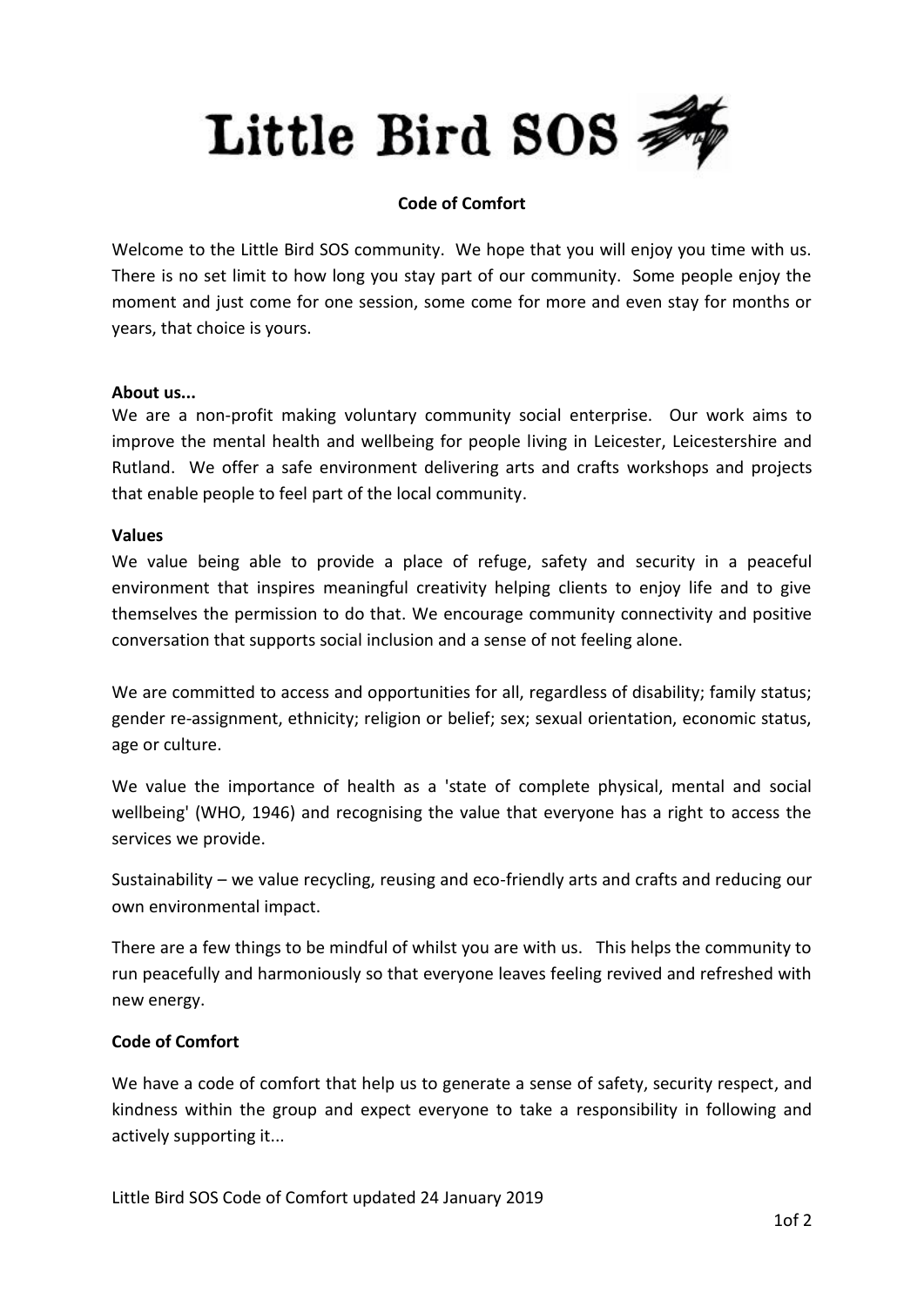- **Punctuality** we realise that not everybody can get to the group on time, and this is ok, but there is a time limit on our room hire so we have to finish on time. We will give a warning about 10-15 minutes towards the end of the session. This is the time to start finishing off your work and help with clearing away, washing cups etc, if you are able.
- **Value** we are very appreciative that our sessions are partly funded from grants so that we can continue to deliver high quality art and craft sessions however, to make up for the shortfall we have to charge a small amount for each session and cannot make any concessions. We recognised that this in itself is beneficial as it shows respect for the value of delivery and respect for the value of self in making a special time for yourself
- **Respect** please respect each other, yourself and the workshop facilitator. There are many differences between us including how knowledgeable we are and our life experiences. We need to treat each other respectfully as individuals. This applies across differences of gender, ethnic group and other backgrounds and identities
- **Listen** please take the time to actively listen when someone else is speaking avoid side conversations especially at the beginning of the sessions when important information about the activity is being explained. During the workshop, conversation is highly encouraged and we aim to ensure that everyone is included. The workshops are successful if everyone is given the chance to participate, you don't have to speak to the whole group if that's not comfortable for you, but if you do then we expect everyone in the group to listen.

The word listen is spelled with the same letters as silent!

- **Disturbances** whilst we do not mind if mobile phones are switched on, please be mindful of others if you need to answer your phone. We recommend you go to a different room to take important calls
- **Participation -** group facilitators and volunteers are on hand to ensure that *all* of our clients are able to participate in the group activity. We cannot, however, give one to one exclusive support. If you feel that you need one to one support we are able to accommodate a support worker/friend/volunteer, arranged by yourself. If you would like to do this, we can accommodate this free of charge for the person supporting you but, if that person would like to participate in the activity too, then they will need to pay the full session fee.
- **Discussions** during the workshops, it is common that everyone will want to tell their stories, express their opinions or concerns and conversation is highly encouraged but please be mindful of the subject of your conversations. Keep them as healthy exchanges rather than personal attacks. Everyone should feel they can contribute in a safe, non-judgemental environment